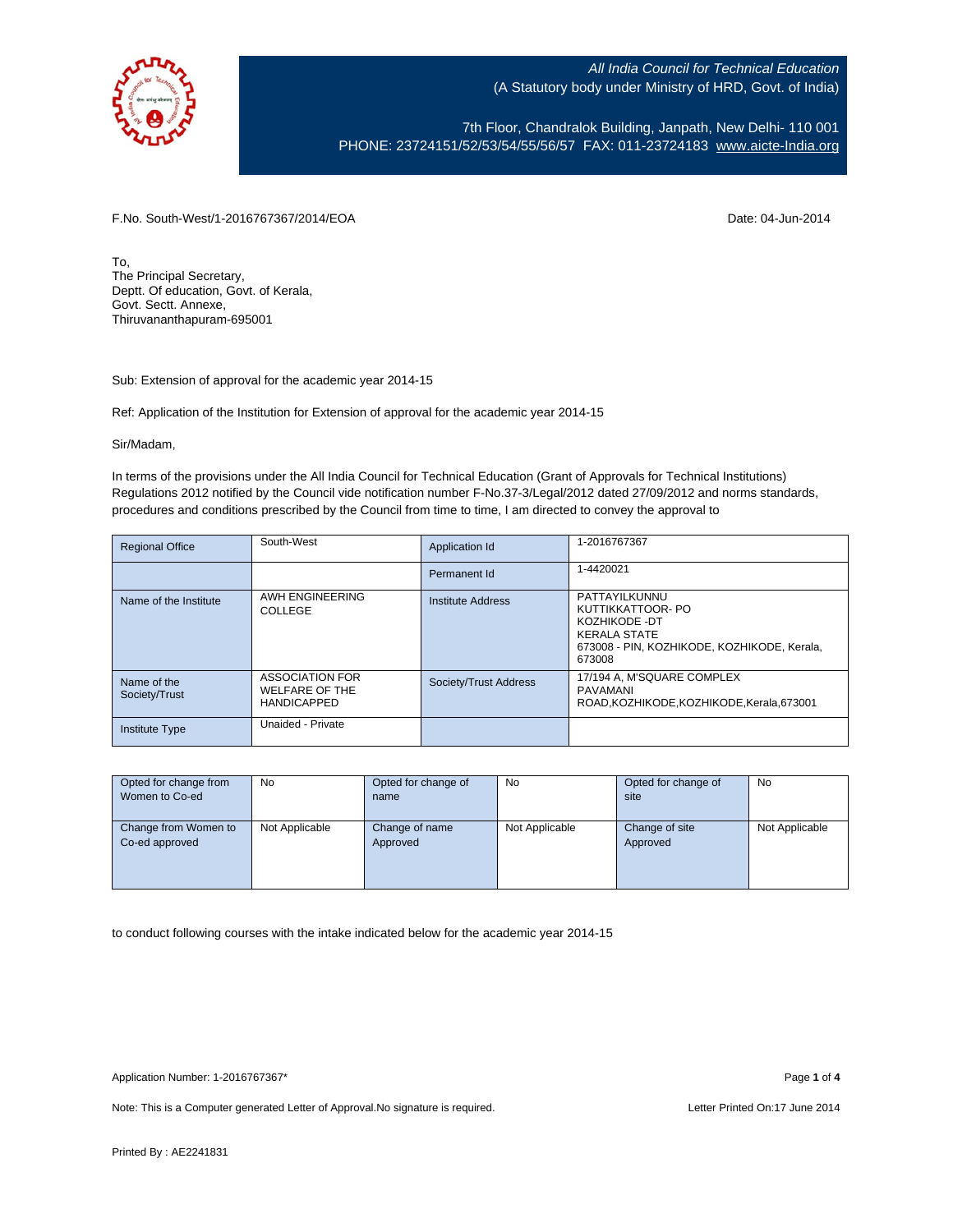

7th Floor, Chandralok Building, Janpath, New Delhi- 110 001 PHONE: 23724151/52/53/54/55/56/57 FAX: 011-23724183 [www.aicte-India.org](http://www.aicte-india.org/)

| Application Id: 1-2016767367                          |              | Course                               |                                                               | <b>Affiliating Body</b>    |                                   |                |                              |                     |                     |                                          |
|-------------------------------------------------------|--------------|--------------------------------------|---------------------------------------------------------------|----------------------------|-----------------------------------|----------------|------------------------------|---------------------|---------------------|------------------------------------------|
| Program                                               | Shift        | Level                                |                                                               | Full/Part Time             |                                   | Intake 2013-14 | Intake Approved for<br>14-15 | NRI Approval status | PIO Approval status | Foreign Collaboration<br>Approval status |
|                                                       |              |                                      |                                                               |                            |                                   |                |                              |                     |                     |                                          |
| <b>ENGINEERING</b><br>AND<br><b>TECHNOLOGY</b>        | 1st<br>Shift | <b>POST</b><br><b>GRADUA</b><br>TE   | <b>COMPUTER</b><br><b>SCIENCE &amp;</b><br><b>ENGINEERING</b> | <b>FULL</b><br><b>TIME</b> | Calicut<br>University,<br>Calicut | 24             | 24                           | NA                  | <b>NA</b>           | N                                        |
| <b>ENGINEERING</b><br>AND<br><b>TECHNOLOGY</b>        | 1st<br>Shift | <b>POST</b><br><b>GRADUA</b><br>TE   | <b>INDUSTRIAL</b><br><b>ENGINEERING</b>                       | <b>FULL</b><br><b>TIME</b> | Calicut<br>University,<br>Calicut | 18             | 18                           | <b>NA</b>           | <b>NA</b>           | N                                        |
| <b>ENGINEERING</b><br><b>AND</b><br><b>TECHNOLOGY</b> | 1st<br>Shift | <b>POST</b><br><b>GRADUA</b><br>TE   | <b>POWER</b><br><b>ELECTRONICS</b>                            | <b>FULL</b><br><b>TIME</b> | Calicut<br>University,<br>Calicut | 24             | 24                           | <b>NA</b>           | <b>NA</b>           | N                                        |
| <b>ENGINEERING</b><br><b>AND</b><br><b>TECHNOLOGY</b> | 1st<br>Shift | <b>POST</b><br><b>GRADUA</b><br>TE   | <b>STRUCTURAL</b><br><b>ENGINEERING</b>                       | <b>FULL</b><br><b>TIME</b> | Calicut<br>University,<br>Calicut | 18             | 18                           | <b>NA</b>           | NA                  | N                                        |
| <b>ENGINEERING</b><br>AND<br><b>TECHNOLOGY</b>        | 1st<br>Shift | POST<br><b>GRADUA</b><br>TE          | <b>VLSI</b>                                                   | <b>FULL</b><br><b>TIME</b> | Calicut<br>University,<br>Calicut | 18             | 18                           | <b>NA</b>           | <b>NA</b>           | N                                        |
| <b>ENGINEERING</b><br>AND<br><b>TECHNOLOGY</b>        | 1st<br>Shift | <b>UNDER</b><br><b>GRADUA</b><br>TE  | <b>CIVIL</b><br><b>ENGINEERING</b>                            | <b>FULL</b><br><b>TIME</b> | Calicut<br>University,<br>Calicut | 60             | 60                           | <b>NA</b>           | <b>NA</b>           | N                                        |
| <b>ENGINEERING</b><br>AND<br><b>TECHNOLOGY</b>        | 1st<br>Shift | <b>UNDER</b><br><b>GRADUA</b><br>TE  | <b>COMPUTER</b><br><b>SCIENCE &amp;</b><br><b>ENGINEERING</b> | <b>FULL</b><br><b>TIME</b> | Calicut<br>University,<br>Calicut | 60             | 60                           | <b>NA</b>           | <b>NA</b>           | N                                        |
| <b>ENGINEERING</b><br>AND<br><b>TECHNOLOGY</b>        | 1st<br>Shift | <b>UNDER</b><br><b>GRADUA</b><br>TE. | ELECTRICAL AND<br><b>ELECTRONICS</b><br><b>ENGINEERING</b>    | <b>FULL</b><br><b>TIME</b> | Calicut<br>University,<br>Calicut | 60             | 60                           | <b>NA</b>           | <b>NA</b>           | N                                        |
| <b>ENGINEERING</b><br>AND<br><b>TECHNOLOGY</b>        | 1st<br>Shift | <b>UNDER</b><br><b>GRADUA</b><br>TE  | <b>ELECTRONICS &amp;</b><br>COMMUNICATION<br><b>ENGG</b>      | <b>FULL</b><br><b>TIME</b> | Calicut<br>University,<br>Calicut | 120            | 120                          | <b>NA</b>           | <b>NA</b>           | N                                        |

Application Number: 1-2016767367\* Page **2** of **4**

Note: This is a Computer generated Letter of Approval. No signature is required. Letter Printed On:17 June 2014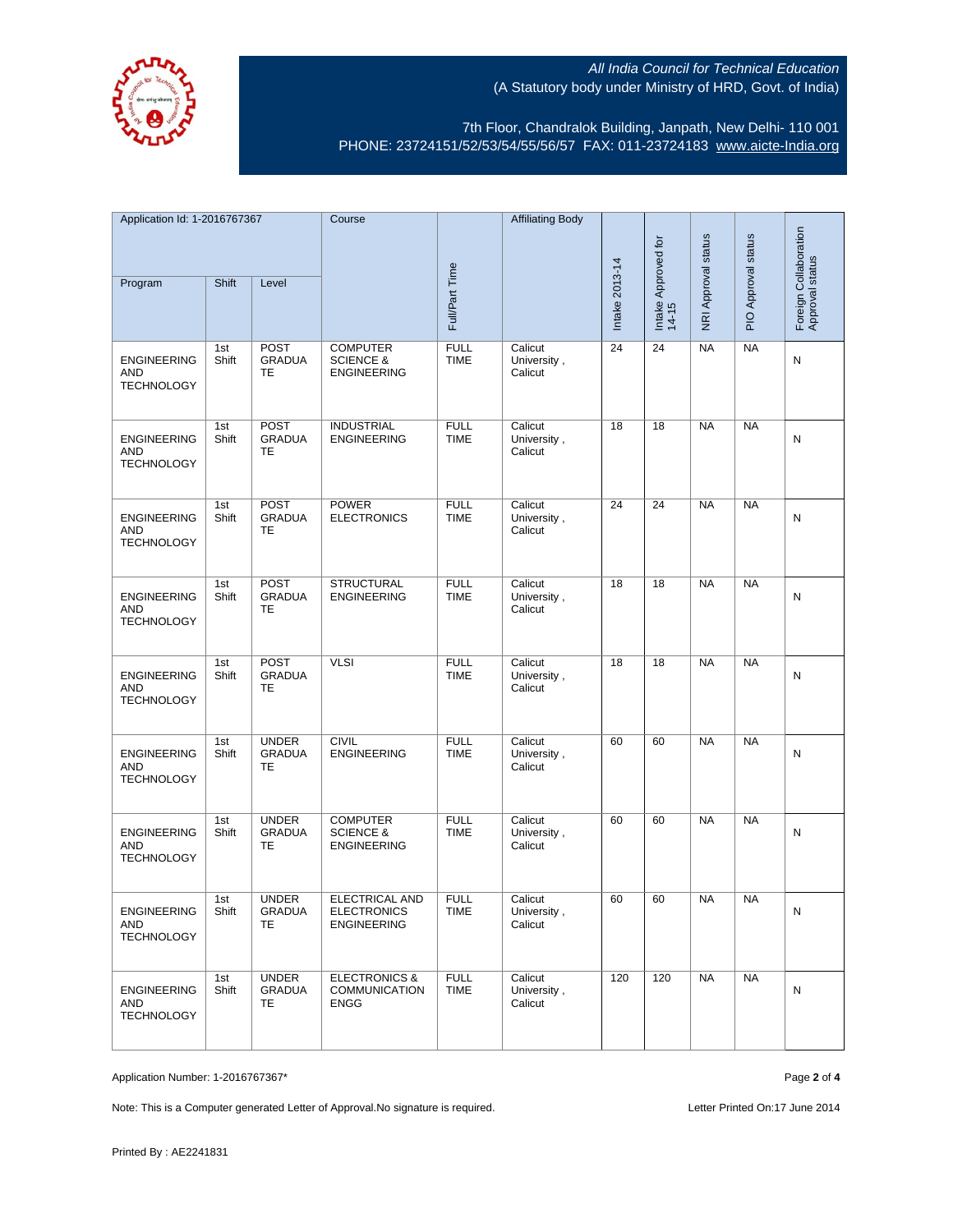

7th Floor, Chandralok Building, Janpath, New Delhi- 110 001 PHONE: 23724151/52/53/54/55/56/57 FAX: 011-23724183 [www.aicte-India.org](http://www.aicte-india.org/)

| Application Id: 1-2016767367<br>Program               | Shift        | Level                                      | Course                                                      | Full/Part Time             | <b>Affiliating Body</b>           | 2013-14<br>Intake | Approved for<br>Intake<br>14-15 | <b>NRI Approval status</b> | PIO Approval status | Foreign Collaboration<br>Approval status |
|-------------------------------------------------------|--------------|--------------------------------------------|-------------------------------------------------------------|----------------------------|-----------------------------------|-------------------|---------------------------------|----------------------------|---------------------|------------------------------------------|
| <b>ENGINEERING</b><br><b>AND</b><br><b>TECHNOLOGY</b> | 1st<br>Shift | <b>UNDER</b><br><b>GRADUA</b><br><b>TE</b> | <b>INFORMATION</b><br><b>TECHNOLOGY</b>                     | <b>FULL</b><br><b>TIME</b> | Calicut<br>University,<br>Calicut | 60                | 60                              | <b>NA</b>                  | <b>NA</b>           | N                                        |
| <b>ENGINEERING</b><br>AND<br><b>TECHNOLOGY</b>        | 1st<br>Shift | <b>UNDER</b><br><b>GRADUA</b><br>TE        | <b>MECHANICAL</b><br><b>ENGINEERING</b>                     | <b>FULL</b><br><b>TIME</b> | Calicut<br>University,<br>Calicut | 60                | 60                              | <b>NA</b>                  | <b>NA</b>           | N                                        |
| <b>MCA</b>                                            | 1st<br>Shift | POST<br><b>GRADUA</b><br>TE                | <b>MASTERS IN</b><br><b>COMPUTER</b><br><b>APPLICATIONS</b> | <b>FULL</b><br><b>TIME</b> | Calicut<br>University,<br>Calicut | 60                | 60                              | <b>NA</b>                  | <b>NA</b>           | N                                        |

• Validity of the course details may be verified at www.aicte-india.org>departments>approvals

The above mentioned approval is subject to the condition that AWH ENGINEERING COLLEGE shall follow and adhere to the Regulations, guidelines and directions issued by AICTE from time to time and the undertaking / affidavit given by the institution along with the application submitted by the institution on portal and subsequently upload and update the student/ faculty/ other data on portal as per the time schedule which will be intimated by AICTE.

In case of any differences in content in this Computer generated Extension of Approval Letter, the content/information as approved by the Executive Council / General Council as available on the record of AICTE shall be final and binding.

Strict compliance of Anti-Ragging Regulation:- Approval is subject to strict compliance of provisions made in AICTE Regulation notified vide F. No. 37-3/Legal/AICTE/2009 dated July 1, 2009 for Prevention and Prohibition of Ragging in Technical Institutions. In case Institution fails to take adequate steps to Prevent Ragging or fails to act in accordance with AICTE Regulation or fails to punish perpetrators or incidents of Ragging, it will be liable to take any action as defined under clause 9(4) of the said Regulation.

**(Dr. Kuncheria P. Isaac)**

Member Secretary, AICTE

Application Number: 1-2016767367\* Page **3** of **4**

Note: This is a Computer generated Letter of Approval.No signature is required. Letter According the state of the United On:17 June 2014